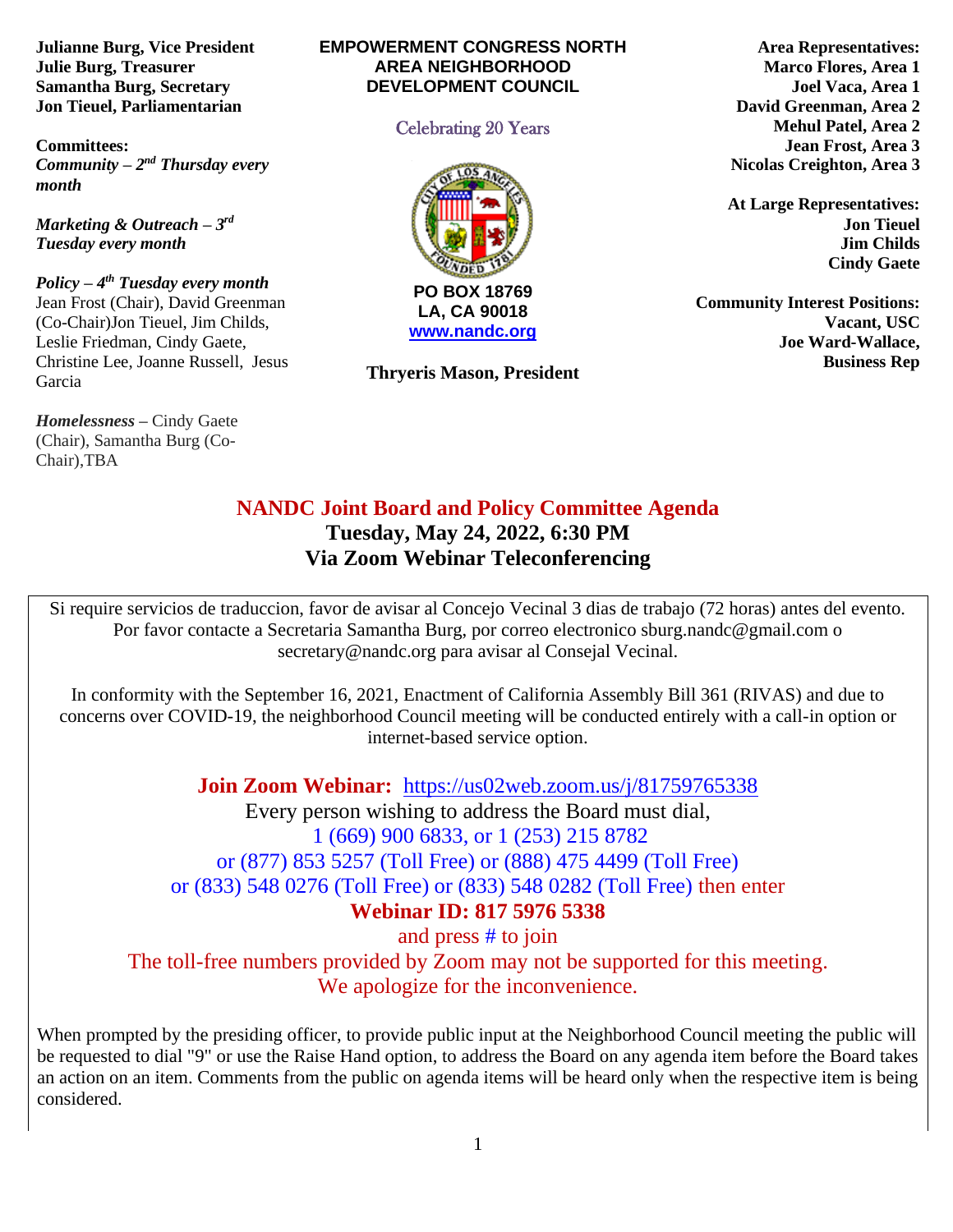Comments from the public on other matter's not appearing on the agenda that are within the Board's jurisdiction will be heard during the General Public Comment period. Please note that under the Brown Act, the Board is prevented from acting on a matter that you bring to its attention during the General Public Comment period; however, the issue raised by a member of the public may become the subject of a future Board meeting. Public comment is limited to 2 minutes per speaker, unless adjusted by the presiding officer of the Board.

## AB 361 Updates:

Public comment cannot be required to be submitted in advance of the meeting; only real-time public comment is required. If there are any broadcasting interruptions that prevent the public from observing or hearing the meeting, the meeting must be recessed or adjourned. If members of the public are unable to provide public comment or be heard due to issues within the Neighborhood Council's control, the meeting must be recessed or adjourned.

## **NANDC Joint Board and Policy Committee Agenda**

**The Neighborhood Council system enables civic participation for all Angelenos and serves as a voice for improving government responsiveness to local communities and their needs. We are an advisory body to the City of Los Angeles, comprised of volunteer stakeholders who are devoted to the mission of improving our communities and bringing government to us.**

*Out of an abundance of caution due to the possible attendance and participation of a majority of NANDC Neighborhood Council Board Members at this Special Joint Committee meeting, this meeting is noticed as a Special Joint Meeting of the Committee and the Board, in adherence with the State's Brown Act. No Board action will be taken on behalf of the Board at this meeting of the Committee. Only Committee Members are allowed to vote.)*

## **Notice to Paid Representatives**

**If you are compensated to monitor, attend, or speak at this meeting, City law may require you to register as a lobbyist and report your activity. See Los Angeles Municipal Code §§ 48.01 et seq. More information is available at ethics.lacity.org/lobbying. For assistance, please contact the Ethics Commission at (213) 978-1960 or [ethics.commission@lacity.org.](mailto:ethics.commission@lacity.org)**

### **1. Welcome and Call to Order**

**2. Approval of the Minutes**

## **3. General Public Comment**

Comments from the public on non-agenda items within the Board's jurisdiction. The public comment period is not intended to be "Question and Answer" period or for conversations with the ECNANDC Board **(up to two minutes per speaker with extensions granted at the discretion of the presiding officer).**

**4. Action/Discussion: Legacy Business Program,** possibly on the agenda at Council's Economic Development and Jobs Committee on June 14th. Request for NANDC support. CF 19-0781, Rosalind Sagara, Los Angeles Conservancy

<https://www.laconservancy.org/issues/celebrating-legacy-businesses>

**5. Action/Discussion:** McAlister Field, 3000 S. Hoover, Bryan Eck, USC Real Estate Department, Steve Wesson, Managing Director, Community Partnerships and Village Ombudsman, Community and Local Government Partnerships

University of Southern California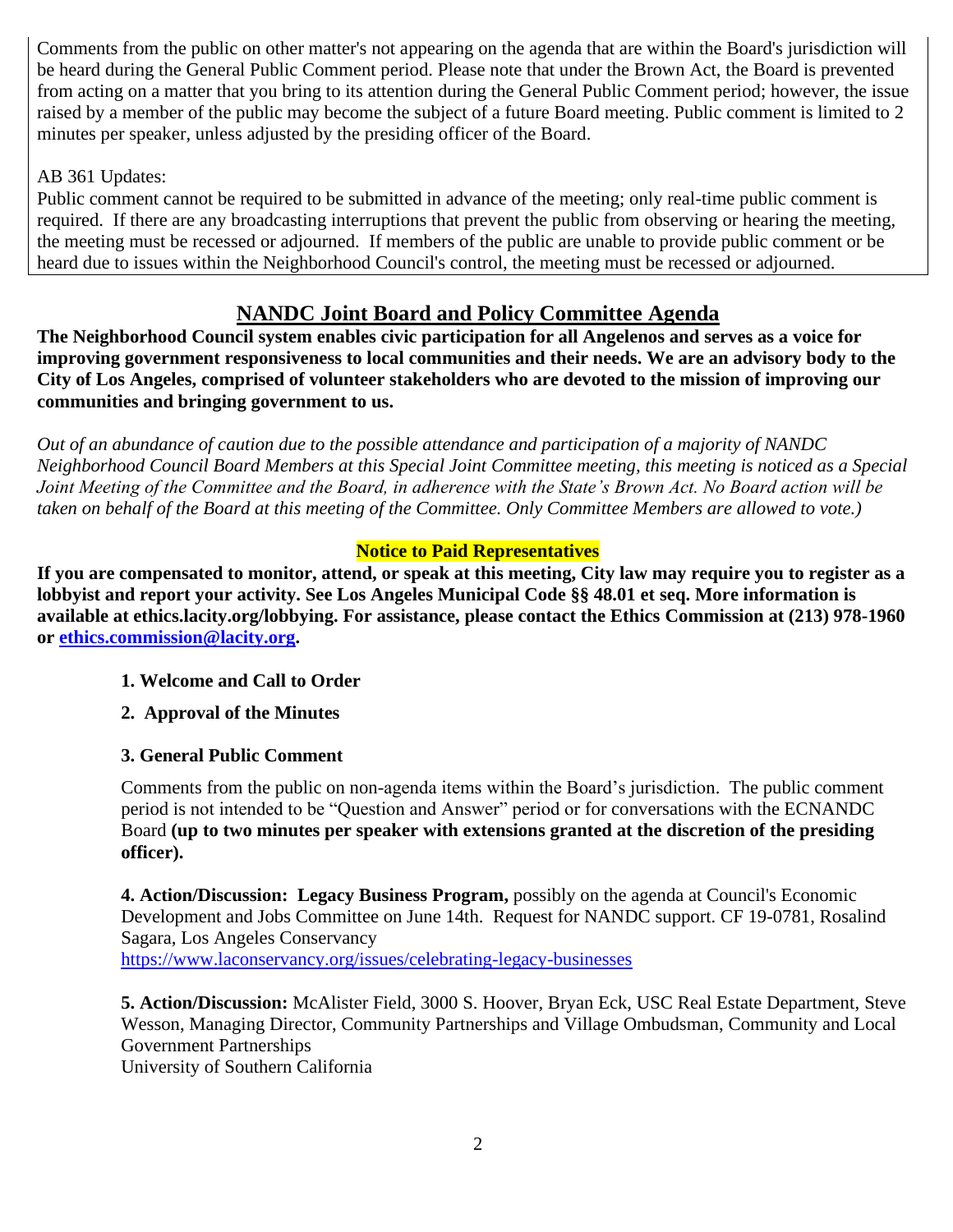**6. Action/Discussion:** Proposed support for the nomination of the Grant D. Venerable Family Home, 2921 S. Budlong Ave., as a Historic Cultural Monument. Grant D. Venerable was Caltech's first African American graduate; he broke barriers for African Americans in academia, and the sciences and engineering fields. The nomination is pending at the Office of Historic Resources [https://drive.google.com/file/d/1yX94\\_I7a61F1JtZX2M9BOW-LgCe\\_8G6u/view?usp=sharing](https://drive.google.com/file/d/1yX94_I7a61F1JtZX2M9BOW-LgCe_8G6u/view?usp=sharing)

**7. Action/Discussion**: 1177 37 Place, DIR-2021-9895-TOC-VHCA, Demolition of a triplex and construction of a new 5 story multi-family building consisting of 7 dwelling units and one ADU. Daniel Ahadian, Nur Development

https://planning.lacity.org/pdiscaseinfo/search/encoded/MjUyOTgy0

### **8. Action/Discussion: 668 W. 28 Street. ADU in front yard**

## **9. Action/Discussion: 707 705 W. 30th Street, demolition**

**10. Action/Discussion: Updates on items on previous Policy Committee Agendas,** comment 2323 Scarff deadline, new appointments, DRB and UPHPOZ, vacancies on HPOZ, SLAPC and DRB Boards in the NANDC area, demolition task force update and CPIO task force map

#### **11. ADJOURNMENT**

| Official public houce for an committees:                                                                                                   |                                                                   |                         |                                    |
|--------------------------------------------------------------------------------------------------------------------------------------------|-------------------------------------------------------------------|-------------------------|------------------------------------|
| <b>Empowerment Congress North Area Neighborhood Council Committees</b>                                                                     |                                                                   |                         |                                    |
| <b>COMMITTEE</b>                                                                                                                           | <b>CONTACT INFORMATION</b>                                        | <b>MEETING LOCATION</b> | <b>MEETING</b><br><b>DATE/TIME</b> |
| <b>Community Committee</b> (Outreach,<br>Youth and Senior, Block<br>Club/Neighborhood Associations,<br>Beautification, Budget and Finance) | Julianne Burg, Chair<br>vp@nandc.org                              | Via Zoom                | Second<br>Thursday<br>6:30 p.m.    |
| <b>Marketing &amp; Outreach Committee</b><br>(Marketing, Events, Outreach, Social<br>Media)                                                | Samantha Burg, Chair<br>Secretary@nandc.org                       | Via Zoom                | Third Tuesday<br>6:30 p.m.         |
| <b>Policy Committee</b><br>(Public Safety, Economic Development,<br>Land Use)                                                              | Jean Frost, Chair<br>area3a@nandc.org<br>David Greenman, Co-Chair | Via Zoom                | Fourth Tuesday<br>$6:30$ p.m.      |
| <b>Homelessness Committee</b>                                                                                                              | <b>Cindy Gaete, Chair</b><br>Samantha Burg, Co-Chair              | N/A                     | <b>TBA</b>                         |

**Official public notice for all committees:**

The Next Regular Meeting of the Empowerment Congress North Area Neighborhood Development Council Policy Committee is *Tuesday, June 28 , 2022, location pending the status of Safer at Home order. The Next Regular Meeting of the Empowerment Congress North Area Neighborhood Development Council General Board Meeting is June 2 , 2022, location pending the status of Safer at Home order.* 

*As covered entity under Title II of the Americans with Disabilities Act, the City of Los Angeles does not discriminate on the basis of disability and upon request, will provide reasonable accommodation to ensure equal access to its programs, services, and activities. Sign language interpreters, assistive listening devices, or other auxiliary aids and/or services may be provided upon request. To ensure availability of services, please make your request at least 3*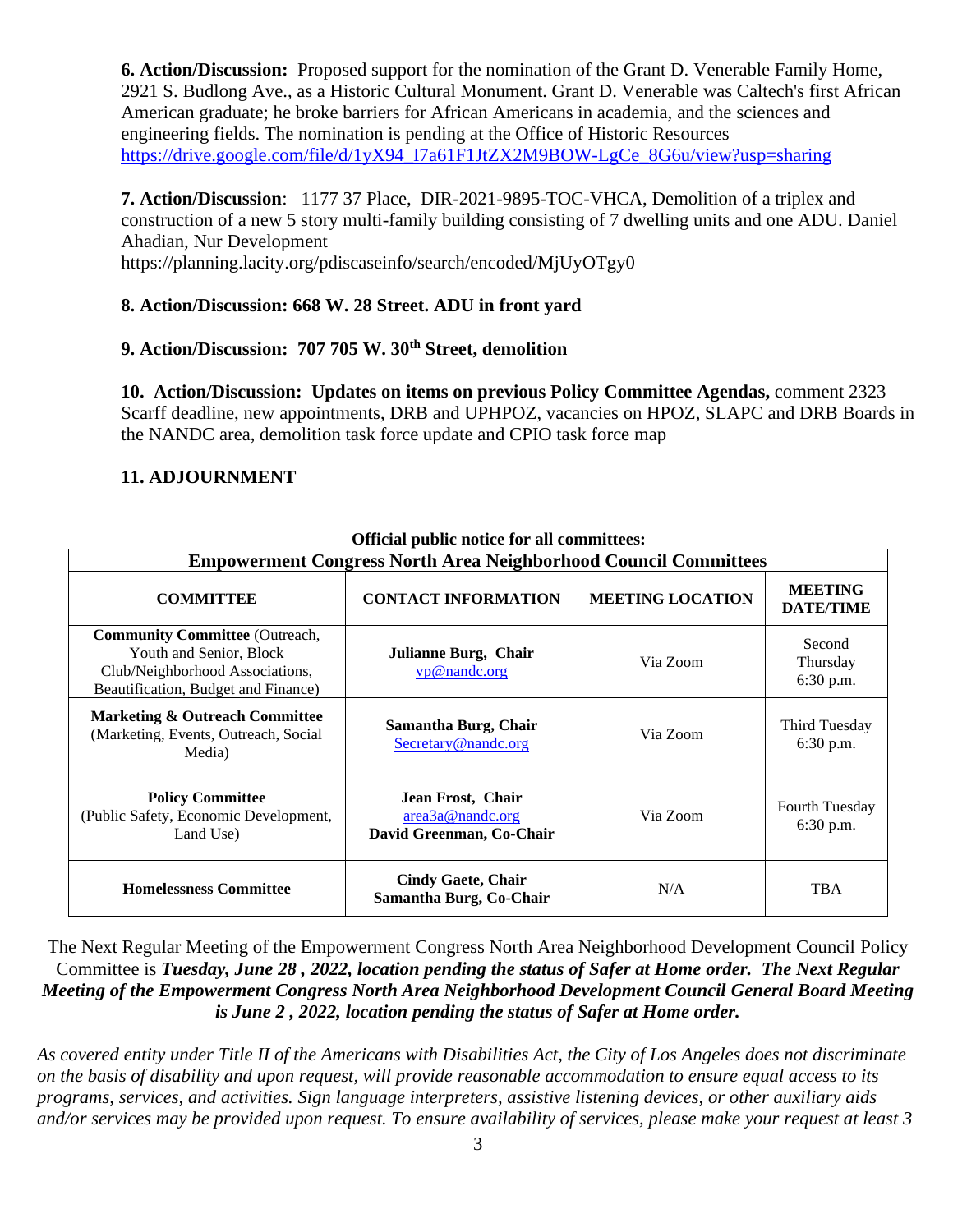*business days prior to the meeting you wish to attend by contacting Julianne Burg at [vp@nandc.org.](mailto:vp@nandc.org)*

*In compliance with Government Code section 54957.5, non-exempt writings that are distributed to a majority or all of the board in advance of a meeting, may be viewed at NANDC.org or at the scheduled meeting. In addition, if you would like a copy of any record related to an item on the agenda, please contact Samantha Burg at [secretary@nandc.org.](mailto:secretary@nandc.org)*

**PUBLIC POSTING OF AGENDAS** – Neighborhood Council agendas are posted for public review as follows:

- USC Community House, 2707 S. Hoover St., Los Angeles, CA 90007
- USC Village Community Room, 3015 S. Hoover St., Building 1-189, Los Angeles, CA 90007
- Hoover Recreation Center, 1010 W. 25<sup>th</sup> St., Los Angeles, CA 90007
- South LA Café, 1700 Browning Blvd., Los Angeles, CA 90062
- MLK Recreational Center, 3916 S. Western Ave., Los Angeles, CA 90018
- $\bullet$  Denker Park, 1550 W. 35<sup>th</sup> Pl., Los Angeles, CA 90018
- Food 4 Less, 1748 W. Jefferson Blvd., Los Angeles, CA 90018
- FAME Renaissance Center, 1968 W. Adams Blvd., Los Angeles, CA 90018
- Loren Miller Recreation Center, 2717 S. Halldale Ave., Los Angeles, CA 90018
- [www.nandc.org](http://www.nandc.org/)

You may also receive our agendas via email by subscribing to L.A. City's Early Notification System at <https://www.lacity.org/subscriptions>

## **PUBLIC INPUT AT NEIGHBORHOOD COUNCIL MEETINGS**

The public is requested to fill out a "Speaker Card" to address the Board on any agenda item before the Board takes an action on an item. Comments from the public on agenda items will be heard only when the respective item is being considered. Comments from the public on other matters not appearing on the agenda that are within the Board's jurisdiction will be heard during the General Public Comment period. Please note that under the Brown Act, the Board is prevented from acting on a matter that you bring to its attention during the General Public Comment period; however, the issue raised by a member of the public may become the subject of a future Board meeting. Public comment is limited to 2 minutes per speaker, unless adjusted by the presiding officer of the Board.

## **RALPH M. BROWN ACT**

54954.2. (a) At least 72 hours before a regular meeting, the legislative body of the local agency, or its designee, shall post an agenda containing a brief general description of each item of business to be transacted or discussed at the meeting, including items to be discussed in closed session. A brief general description of an item generally need not exceed 20 words. The agenda shall specify the time and location of the regular meeting and shall be posted in a location that is freely accessible to members of the public. If requested, the agenda shall be made available inappropriate alternative formats to persons with a disability, as required by Section 202 of the Americans with Disabilities Act of1990 (42 U.S.C. Sec. 12132), and the federal rules and regulations adopted in implementation thereof. The agenda shall include information regarding how, to whom, and when a request for disability-related modification or accommodation, including auxiliary aids or services may be made by a person with a disability who requires a modification or accommodation in order to participate in the public meeting.

## **PUBLIC ACCESS OF RECORDS**

In compliance with Government Code section 54957.5, non-exempt writings that are distributed to a majority or all of the board in advance of a meeting may be viewed at our website www.nandc.org or at the scheduled meeting. In addition, if you would like a copy of any record related to an item on the agenda, please contact Secretary Samantha Burg at sburg.nandc@gmail.com or secretary@nandc.org

**RECONSIDERATION AND GRIEVANCE PROCESS** - For information on the NC's process for board action